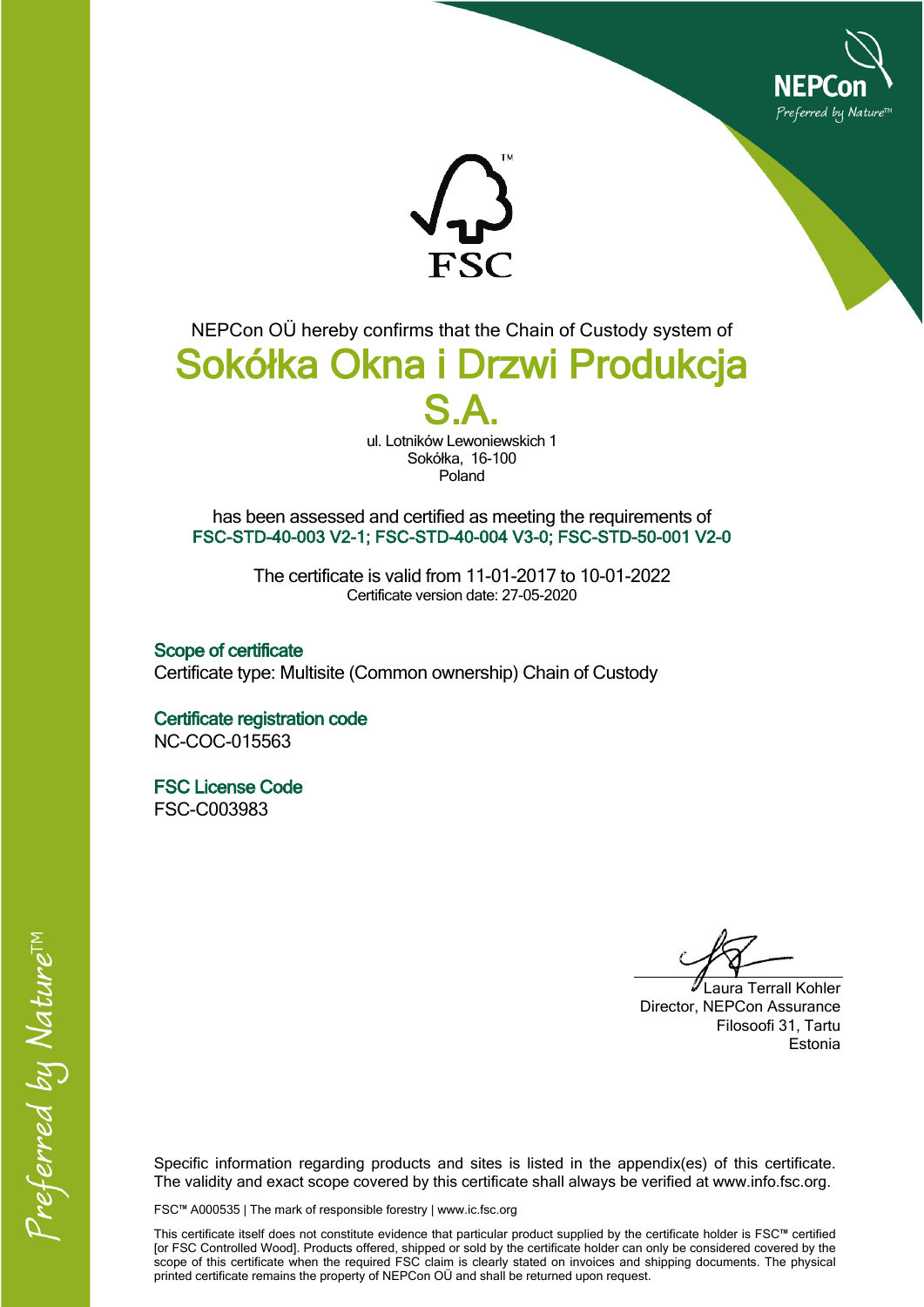

## **Annex A: Scope of Sokółka Okna i Drzwi Produkcja S.A. FSC™ Chain of Custody Certificate**

## **NC-COC-015563**

**(The list below shows products handled by the network of Participating Sites)**

| <b>Product Type</b> | <b>Trade Name</b>                           | <b>Output FSC Claims</b> |
|---------------------|---------------------------------------------|--------------------------|
| W <sub>11.1</sub>   | Drzwi i ramy drzwiowe / Doors and<br>trames | FSC Mix x%               |
| W <sub>11.2</sub>   | Okna i ramy okienne/ Windows and<br>trames  | FSC 100%; FSC Mix x%     |

This certificate itself does not constitute evidence that particular product supplied by the certificate holder is FSC™ certified [or FSC Controlled Wood]. Products offered, shipped or sold by the certificate holder can only be considered covered by the scope of this certificate when the required FSC claim is clearly stated on invoices and shipping documents. The physical printed certificate remains the property of NEPCon OÜ and shall be returned upon request.